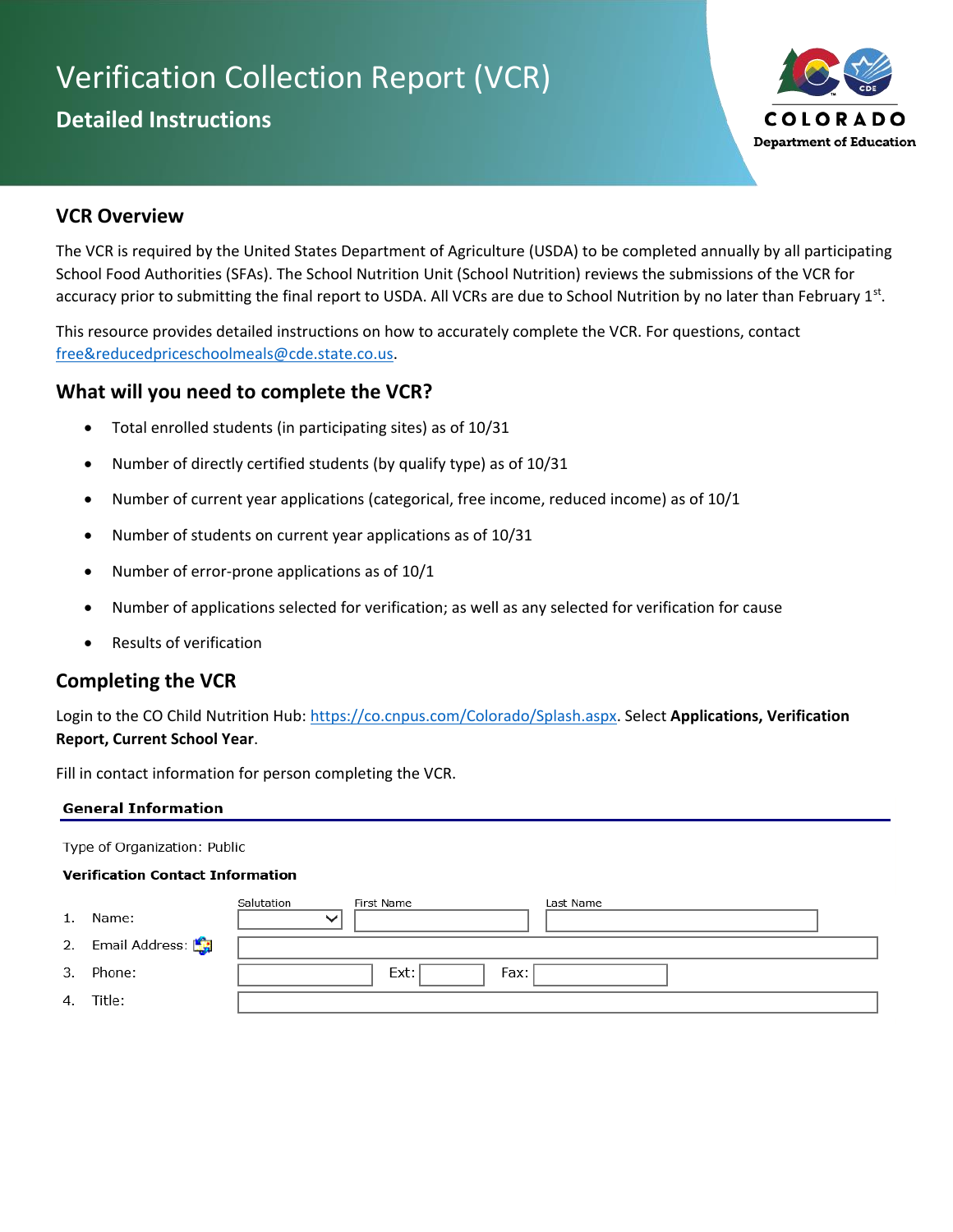

**Section 1:** If you are not a RCCI, only complete line 1-1. If you are a RCCI, complete only lines 1-2, 1-2a, 1-2b accordingly. All requested data is as of Oct. 31<sup>st</sup>. Do not include students in the Special Milk Program or students attending non-participating sites.

### Section 1 - Total Schools, Residential Child Care Institutions (RCCIs), and Enrolled Students

All SFAs must report Section 1.

Report schools or institutions operating the NSLP and/or SBP as of the last operating day in October.

|                                                                   | Pre-populates | A. Number of<br><b>Schools OR</b><br><b>Institutions</b> | <b>B.</b> Number of<br>Students |
|-------------------------------------------------------------------|---------------|----------------------------------------------------------|---------------------------------|
| 1-1 Total schools (Do not include RCCIs):                         |               |                                                          | U                               |
| 1-2 Total RCCIs (Do not include schools counted in 1-1):          |               | 0                                                        |                                 |
| 1-2a RCCIs with day students (Report ONLY day students in 1-2aB): |               | 0                                                        | U                               |
| 1-2b RCCIs with NO day students:                                  |               | 0                                                        |                                 |

**Section 2 Provisional Programs ONLY:** If you operate the Community Eligibility Provision (CEP) or Provision 2, complete Section 2. All requested data is as of Oct. 31<sup>st</sup>. If you **do not operate** the mentioned provisions, skip to section 3.

#### Section 2 - SFAs with schools operating alternate provisions

Only SFAs with alternative provisions must report Section 2. Report schools or institutions operating the NSLP and/or SBP as of the last operating day in October.

|                                                                           | A. Number of<br><b>Schools AND</b><br><b>Institutions</b> | <b>B.</b> Number of<br><b>Students</b> |
|---------------------------------------------------------------------------|-----------------------------------------------------------|----------------------------------------|
| 2-1 Operating Provision 2/3 in a BASE year for NSLP and SBP:              |                                                           | 0                                      |
| 2-2 Operating Provision 2/3 in a NON BASE year for NSLP and SBP:          |                                                           | $\overline{0}$                         |
| 2-2a Provision 2/3 students reported as FREE in a NON BASE year:          |                                                           |                                        |
| 2-2b Provision 2/3 students reported as REDUCED PRICE in a NON BASE year: |                                                           | $\Omega$                               |
| 2-3 Operating the Community Eligibility Provision (CEP):                  |                                                           | $\Omega$                               |
| 2-4 Operating other alternatives for NSLP and SBP:                        |                                                           |                                        |
| 2-5 Operating an alternate provision(s) for only SBP or only NSLP:        |                                                           | $\overline{0}$                         |

- 2-1A: Enter the number of schools that are on Provision 2 for both lunch and breakfast and that are in a base year.
- 2-1B: Enter the number of students in just the schools that are on Provision 2 for both lunch and breakfast and that are in a base year.
- 2-2A: Enter the number of schools that are on Provision 2 for both lunch and breakfast and that are in a nonbase year.
- 2-2B: Enter the number of students in just the schools that are on Provision 2 for both lunch and breakfast and that are in a non-base year.
- 2-2aB: Only SFAs with schools on Provision 2 for both lunch and breakfast in a non-base year should answer this question. Multiply the free claiming percent by the number of students reported in 2-2B.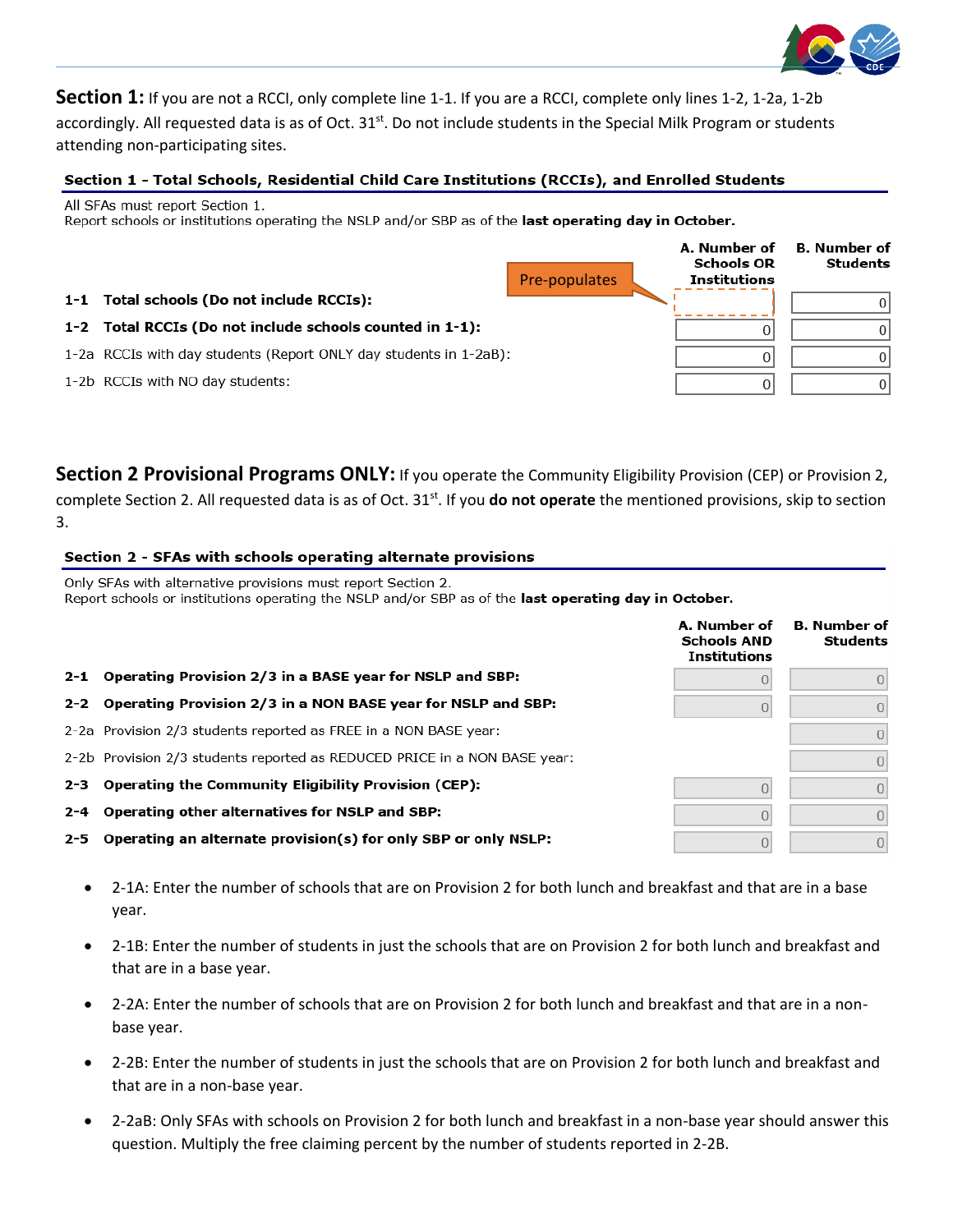

- 2-2bB: Only SFAs with schools on Provision 2 for both lunch and breakfast in a non-base year should answer this question. Multiply the reduced claiming percent by the number of students reported in 2-2B.
- 2-3A: SFAs with schools on the CEP will enter the number of schools on the CEP.
- 2-3B: SFAs with schools on the CEP will enter the number of students in schools on the CEP.
- 2-4A & B: These boxes will be 0s.
- 2-5A: This box will be completed only by SFAs operating Provision 2 for just breakfast (not lunch) for either a base year or non-base year. Enter the number of schools on Provision 2 for just breakfast.
- 2-5B: This box will be completed only by SFAs operating Provision 2 for just breakfast (not lunch) for either a base year or non-base year. Enter the number of students in schools on Provision 2 for just breakfast.

**Section 3:** Complete section 3 for non-provisional sites and participating sites only. All requested data is as of Oct. 31<sup>st</sup> and will include: students matched in the online direct certification system, extended eligible, liaison lists (county foster lists, homeless, Head Start, migrant) and applications completed by a school official.

|     | Section 3 - Students approved as FREE eligible NOT subject to verification                                                                                                                                                                                                                                                                                                              | <b>ONLY CHECK box if</b>                               |  |
|-----|-----------------------------------------------------------------------------------------------------------------------------------------------------------------------------------------------------------------------------------------------------------------------------------------------------------------------------------------------------------------------------------------|--------------------------------------------------------|--|
|     | All SFAs must report Section 3 or check box 3-1 if applicable.<br>Report students approved FREE eligible as of the last operating day in October.                                                                                                                                                                                                                                       | provisional district-wide<br>or RCCI - all residential |  |
|     | <b>3-1</b> Check the box only if all schools and/or RCCIs in the SFA were not required to perform direct<br>certification with SNAP (i.e. NON BASE year Provision 2/3 or CEP for all schools).                                                                                                                                                                                          |                                                        |  |
|     |                                                                                                                                                                                                                                                                                                                                                                                         | <b>B.</b> Number of<br><b>FREE Students</b>            |  |
| 3-2 | Students directly certified through Supplemental Nutrition Assistance Program (SNAP):<br>Do not include students certified with <b>SNAP</b> through the letter method.                                                                                                                                                                                                                  |                                                        |  |
| 3-3 | Students directly certified through other programs:<br>Include those directly certified through Temporary Assistance for Needy Families (TANF), Food<br>Distribution Program on Indian Reservations (FDPIR), or Medicaid (if applicable); those documented<br>as homeless, migrant, runaway, foster, Head Start, Pre-K Even Start, or non-applicant but approved by<br>local officials. |                                                        |  |
| 3-4 | DO NOT include SNAP students already reported in 3-2.<br>Students certified categorically FREE eligible through SNAP letter method.<br>Include students certified for free meals through the family providing a letter from the <b>SNAP</b> agency.                                                                                                                                     |                                                        |  |
|     |                                                                                                                                                                                                                                                                                                                                                                                         |                                                        |  |

- 3-2: Directly certified SNAP and extended eligible SNAP these students will have been matched in the online system by 10/31 as SNAP, BOTH or SNAP/MIGRANT. Report these students here only, even if on an application. Also include extended eligible SNAP.
- 3-3: Directly certified by other programs these students have been matched in the online system by 10/31 as TANF or MIGRANT. Report these students here only, even if on an application. Also include extended eligible TANF. 3-3 will also include all students who are homeless, migrant, runaway, foster on a list from the county (or on documentation other than an application), are directly certified with FDPIR or students on an application completed by school officials as of 10/31.
- 3-4: SNAP letter method only applies to households providing SNAP agency documentation to qualify. They did not complete an application and are not directly certified.

**Section 4:** Complete section 4 for all current year free and reduced-price meal applications. Column A are applications only as of Oct. 1st. Column B are students on applications (categorical, free income, reduced income) as of Oct. 31st.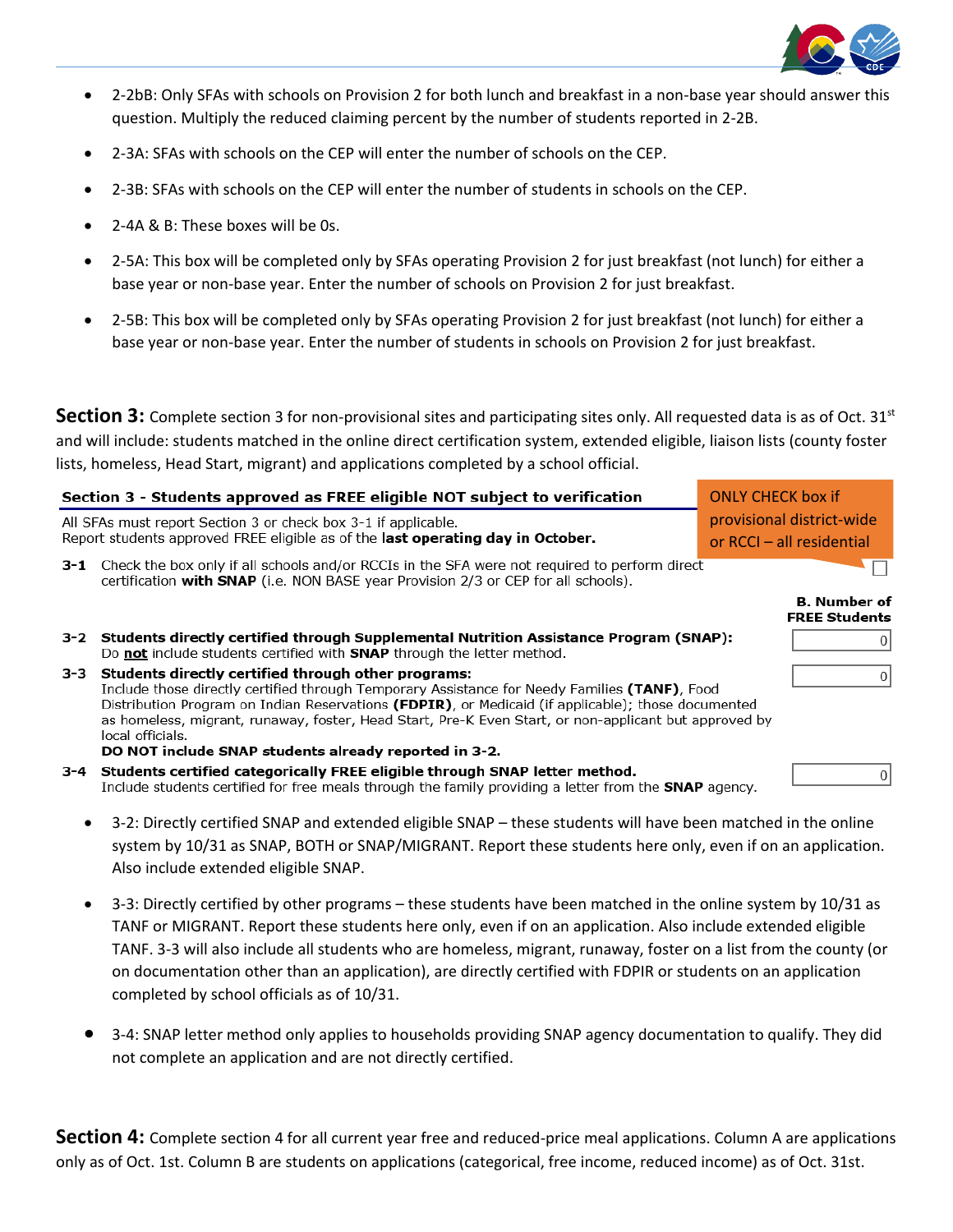

#### Section 4 - Students approved as FREE or REDUCED PRICE eligible through a household application

ALL SFA collecting applications must report Section 4. Report number of applications (A) approved as of October 1st. Report number of students (B) as of the last operating day in October.

- 4-1 Approved as categorically FREE Eligible. Based on those providing documentation (e.g. a case number for SNAP, TANF, FDPIR on an application).
- 4-2 Approved as FREE eligible. Based on household size and income information.
- 4-3 Approved as REDUCED PRICE eligible. Based on household size and income information.
	- Column A APPLICATIONS as of October 1st.
	- Column B STUDENTS as of October 31st.
	- 4-1 will include foster only applications and case number applications that were not directly certified.

#### **Section 5: Report verification results**

| 5-1                                           | (See instructions for list of exemptions.)<br><b>Instructions</b><br>5-2 Was verification performed and completed?                                                                              | Check the box if ALL schools and/or RCCIs are exempt from verification.<br><b>ONLY CHECK box if</b><br>provisional district-wide<br>or RCCI - all residential |                                          |                                        |  |  |
|-----------------------------------------------|-------------------------------------------------------------------------------------------------------------------------------------------------------------------------------------------------|---------------------------------------------------------------------------------------------------------------------------------------------------------------|------------------------------------------|----------------------------------------|--|--|
|                                               | $\bigcirc$ Yes, completed by November 15th                                                                                                                                                      |                                                                                                                                                               |                                          |                                        |  |  |
|                                               | $\bigcirc$ Yes, completed after November 15th                                                                                                                                                   |                                                                                                                                                               |                                          |                                        |  |  |
|                                               | $\bigcirc$ No, verification was NOT performed or the process was not completed                                                                                                                  |                                                                                                                                                               |                                          |                                        |  |  |
| Type of Verification process used:<br>$5 - 3$ |                                                                                                                                                                                                 |                                                                                                                                                               |                                          |                                        |  |  |
|                                               | $\bigcirc$ Standard (Lesser of 3% or 3,000 error-prone)                                                                                                                                         |                                                                                                                                                               |                                          |                                        |  |  |
|                                               | $\cup$ Alternate one (Lesser of 3% or 3,000 selected randomly)                                                                                                                                  |                                                                                                                                                               |                                          |                                        |  |  |
|                                               | $\bigcirc$ Alternate two (Lesser of 1% or 1,000 error prone applications PLUS lesser of one-half of one<br>percent or 500 applications with SNAP/TANF/FDPIR case numbers)                       |                                                                                                                                                               |                                          |                                        |  |  |
|                                               | 5-4 Total ERROR PRONE applications:<br>Report all applications as of October 1st considered error prone.                                                                                        |                                                                                                                                                               |                                          | 0                                      |  |  |
| 5-5                                           | Number of applications selected for verification sample:                                                                                                                                        |                                                                                                                                                               |                                          | 0                                      |  |  |
|                                               | ALL SFAs must report 5-7 or check box 5-6 if applicable.                                                                                                                                        |                                                                                                                                                               | <b>CHECK this box.</b> Colorado does not |                                        |  |  |
| 5-6                                           | Check the box if direct verification was not conducted in the S                                                                                                                                 |                                                                                                                                                               | conduct direct verification. 5-7 will    |                                        |  |  |
|                                               | (i.e. not one of the schools and/or RCCIs in the SFA performed direct<br>then grey out.<br>If 5-6 is checked, skip 5-7.                                                                         |                                                                                                                                                               |                                          |                                        |  |  |
|                                               |                                                                                                                                                                                                 |                                                                                                                                                               | A. Number of<br><b>Applications</b>      | <b>B.</b> Number of<br><b>Students</b> |  |  |
| 5-7                                           | <b>Confirmed through direct verification:</b> Report if FREE and/or REDUCED PRICE<br>eligibility is confirmed through direct verification with SNAP/TANF/FDPIR/MEDICAID<br>as of November 15th. |                                                                                                                                                               | 0                                        | 0                                      |  |  |

- 
- 5-2 Was verification performed and completed? This is referencing the verification process, not the completion of this report. Do not answer, "No, verification was NOT performed or the process was not completed."
- 5-3 Type of verification process used: Indicate which sample size was used. Alternate sample sizes must have an assurance on file.

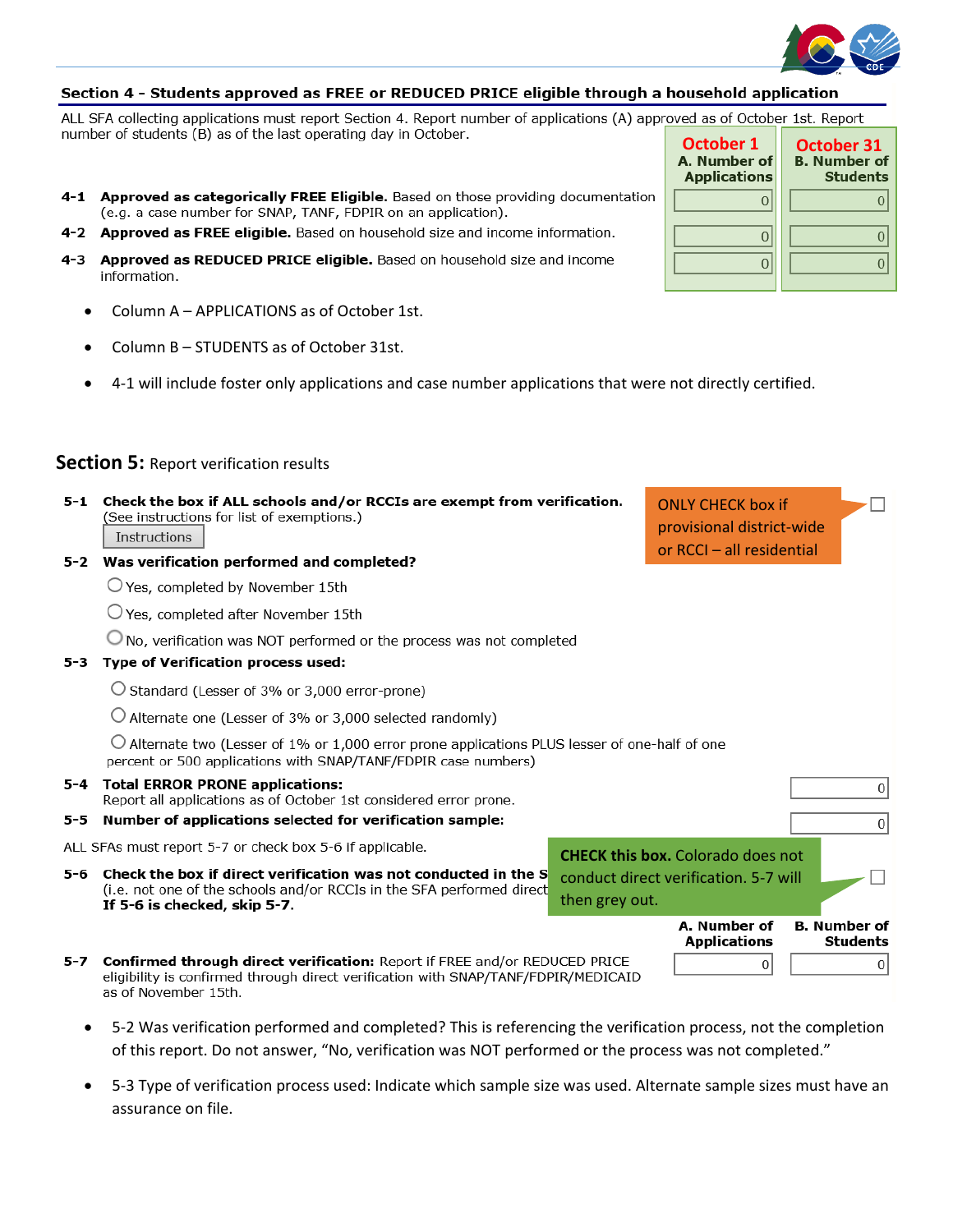

- 5-4 Error Prone: Enter the total number of error prone applications as of October 1st (i.e., within \$100 monthly or \$1,200 annually of the free or reduced thresholds). This includes ALL error-prone applications, not the applications within your sample size.
- 5-5 Number of applications selected for verification sample: Enter the number of applications verified (not including those verified for cause). This is your sample size, chosen from all approved applications as of close of business October 1, rounded up to the nearest whole number. Remember, to include applications that were selected for verification and then were later directly certified.

#### 5-8 **Results of Verification by Original Benefit Type**

For each original benefit type (A, B, & C), report the number of applications and students as of November 15th for each result category  $(1, 2, 3, 8, 4)$ .

Do NOT include students and applications already reported in 5-7A or 5-7B (direct verification applications and students).



- number of applications as of November 15th verified for cause in addition to the verification requirement.
- Columns A, B and C: What was the original status of the application?
- Rows 1, 2, 3, and 4: Did the household respond? Did the status change? Record the application and number of students on that application in correct column (original status) and row (how did they respond?).
	- $\circ$  For example, if a verified application was originally free based on income, and it changed to paid as a result of responding to the verification process, it would be listed in Column B (Free-Income) for the original status and in Row 3 (Responded, Changed to Paid) for the result. **Do not include applications selected for verification that became directly certified. Contact School Nutrition to report verified applications that later became directly certified.**
- VC-1: applications verified for cause as of November 15<sup>th</sup>. These are questionable applications outside of the required sample pool verified for cause. The results are to be recorded in table 5-8.